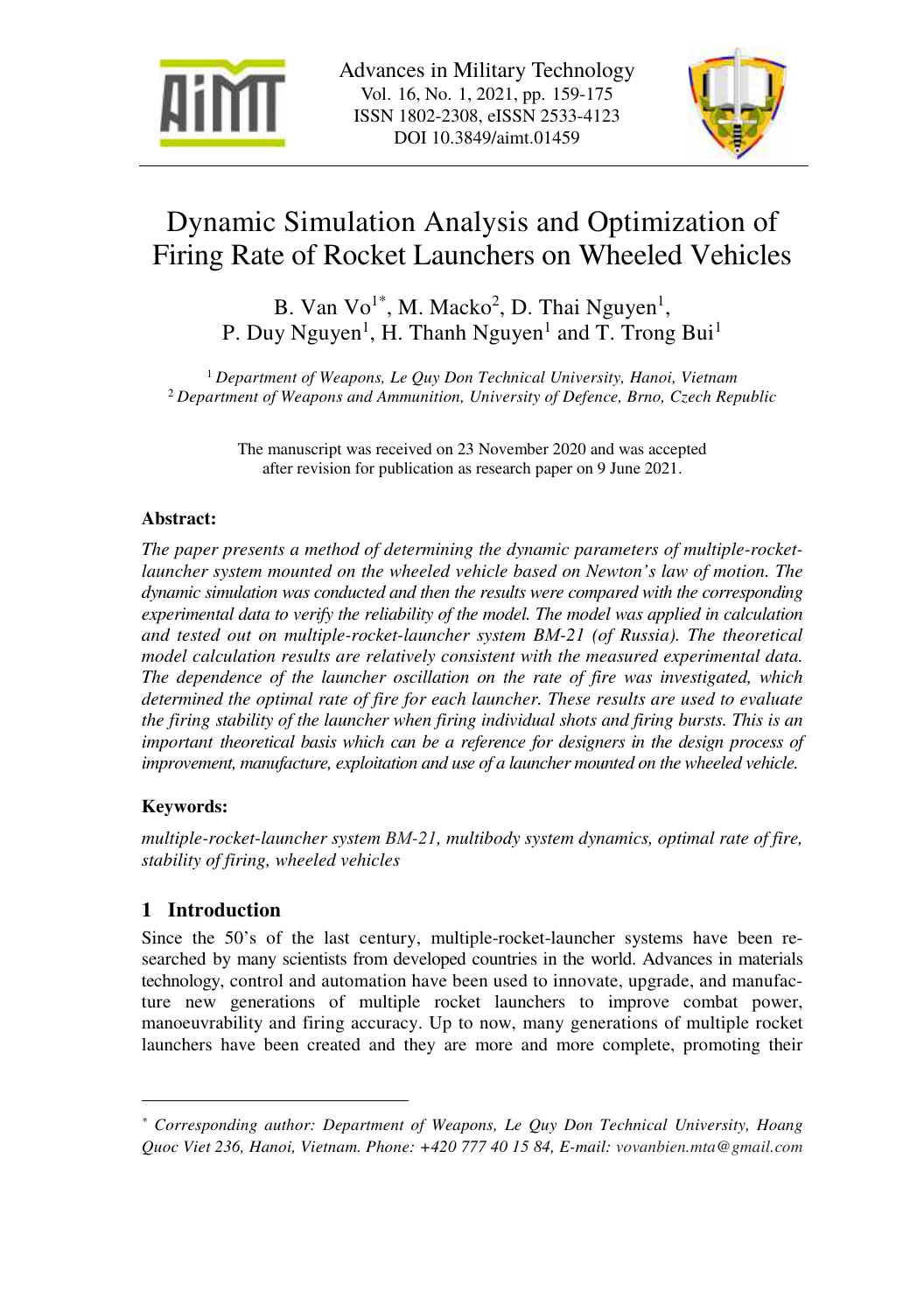power and superiority. Reality of recent border conflicts between Israel and Lebanon, Russia and Georgia, etc. has proven it.

Along with the change of fighting form, the role of the multiple rocket launcher system is increasingly enhanced in the artillery fire structure of countries. That has motivated the research, as well as the new design of the modern multiple rocket launcher systems, meeting the increasingly high requirements of combat and technology in military combat.

From the older versions, Russia and Western countries have increasingly attached great importance to the application of modern scientific and technical advances to the research, improvement, and manufacture of a series of launchers mounted on the wheeled vehicle with many types, different calibres, thereby confirming that the launcher system mounted on wheeled vehicles is a universal and preeminent equipment to meet the operational requirements in modern warfare.

For a complete and reliable theoretical basis to evaluate the quality of the launcher mounted on the wheeled vehicles after repairs, improvements, upgrades and new manufacturing, it is necessary to examine the basic factors affecting the launcher system when firing individual shots and when in burst mode. For that reason, a large number of documents, researches, modelling and simulation tools has been used as initial studies by previous researchers to investigate the underlying factors affecting the firing stability of launchers mounted on the wheeled vehicles. Some of the most noticeable documents are [1-4]. However, up to now the issue of assessing the firing stability of the multiple rocket launcher mounted on a wheeled vehicle when firing has not been studied rigorously and completely. Especially the influence of the vehicle and the road surface, the force acting on the tires and the moment characteristics have not been carefully considered. Researchers focused previously only on the stability of the launcher in the firing plane, while the factors affecting the launcher in lateral direction during firing has been neglected. Therefore, a detailed analysis on the firing stability of the launcher mounted on a wheeled vehicle during firing was thoroughly considered in this study. The multiple rocket launcher system BМ-21 (of Russia) was chosen for this study, see Fig.1. The result can then be applied to all types of artillery mounted on wheeled vehicle.



*Fig. 1 Multiple-rocket-launcher system BМ-21 1. Vehicle body Ural-375, 2. Launcher, 3. Elevation parts, 4. Traverser parts*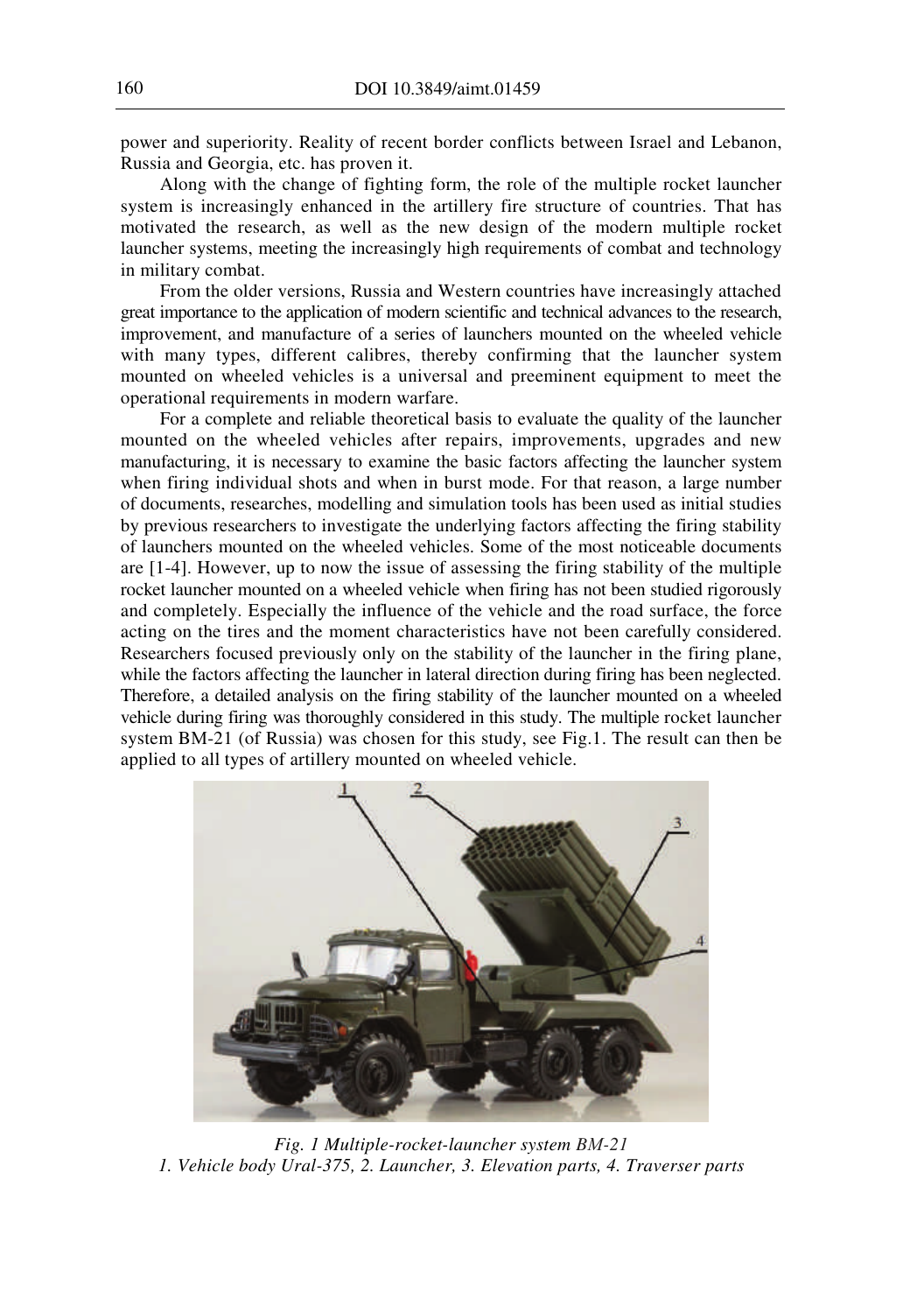#### **2 Proposed Dynamic Model**

The dynamic model of multiple-rocket-launcher system on a combat vehicle was developed in this study. The created model includes 8 DOF using a 6x6 configuration and the model is based on Newton's law of motion. The model was developed using the integration of a few subsystems model to describe the vehicle's oscillation when firing, including: a model of vehicle oscillation in vertical plane with 5 DOF; the Pacejka's tires model; an oscillation model in the horizontal plane with 3 DOF; a lateral and longitudinal slip model and force of shot model.

#### *2.1 Model of Vehicle Oscillation in Vertical Plane with 5 DOF*

forces, as well as the self-aligning moment of the vehicle's tires when firing.

The oscillation model of the vehicle in vertical plane has been developed based on vertical elements of the forces acting on the mechanical system, shown in Fig. 2. In this model, the coordinate system *OXYZ* has the origin in the centre of sprung mass, assuming that the launcher is fixed to the vehicle floor to form vehicle body with the mass *mb*, the moment of inertia around the axis *OX* is  $J_x$ , the moment of inertia around the axis *OY* is  $J_y$ . When firing, the rear axle of the vehicle is locked to the vehicle's body. The front axle has the mass  $m_1$ , the moment of inertia around the axis  $O_1X_1$  is  $J_{x1}$ . The ground is considered absolutely rigid, suspension system and tires are represented as linear effect in the vertical direction. When firing, the force of the shot  $F_t$  acts on the vehicle body in the direction along the launching tube axis with the traverser angle  $\beta$  and the elevation angle  $\varphi$ . The suspension system at front right and front left has been modelled as a viscos-elastic system with stiffness and viscous resistance coefficients  $k_1$ ,  $c_1$ ;  $k_2$ ,  $c_2$ , respectively. The tires at front right and front left has a corresponding stiffness and viscous resistance coefficients  $k_{01}$ ,  $c_{01}$ ;  $k_{02}$ ,  $c_{02}$  and the tires at rear right and rear left have a corresponding stiffness and viscous resistance coefficients *k*03, *c*03; *k*04, *c*04*.* 

The dynamic state of the mechanical system is determined with 5 DOF, including:  $z$  – the longitudinal displacement of vehicle body along *OZ*-axis;  $\theta$  – the angular displacement of vehicle body about *OY*-axis;  $\psi$  – the angular displacement of vehicle body about *OX*-axis;  $z_1$  – the longitudinal displacement of the whole front axle along  $O_1Z_1$ axis and  $\psi_1$  – the angular displacement of the whole front axle about  $O_1X_1$ -axis.

From the mechanical model shown in Fig. 2, Newton's law of motion is used to establish a system of differential equations of motion. The equation of the 5 DOF model is represented as follows.

$$
m_1\ddot{z}_1 = k_1 \left[ z - z_1 - a\theta - A(\psi - \psi_1) \right] + c_1 \left[ \dot{z} - \dot{z}_1 - a\dot{\theta} - A(\dot{\psi} - \dot{\psi}_1) \right] + + k_2 \left[ z - z_1 - a\theta + A(\psi - \psi_1) \right] + c_2 \left[ \dot{z} - \dot{z}_1 - a\dot{\theta} + A(\dot{\psi} - \dot{\psi}_1) \right] - - \left[ k_{01} \left( z_1 - B\psi_1 \right) + c_{01} \left( \dot{z}_1 - B\dot{\psi}_1 \right) \right] - \left[ k_{02} \left( z_1 + B\psi_1 \right) + c_{02} \left( \dot{z}_1 + B\dot{\psi}_1 \right) \right] - m_1 g
$$
\n(1)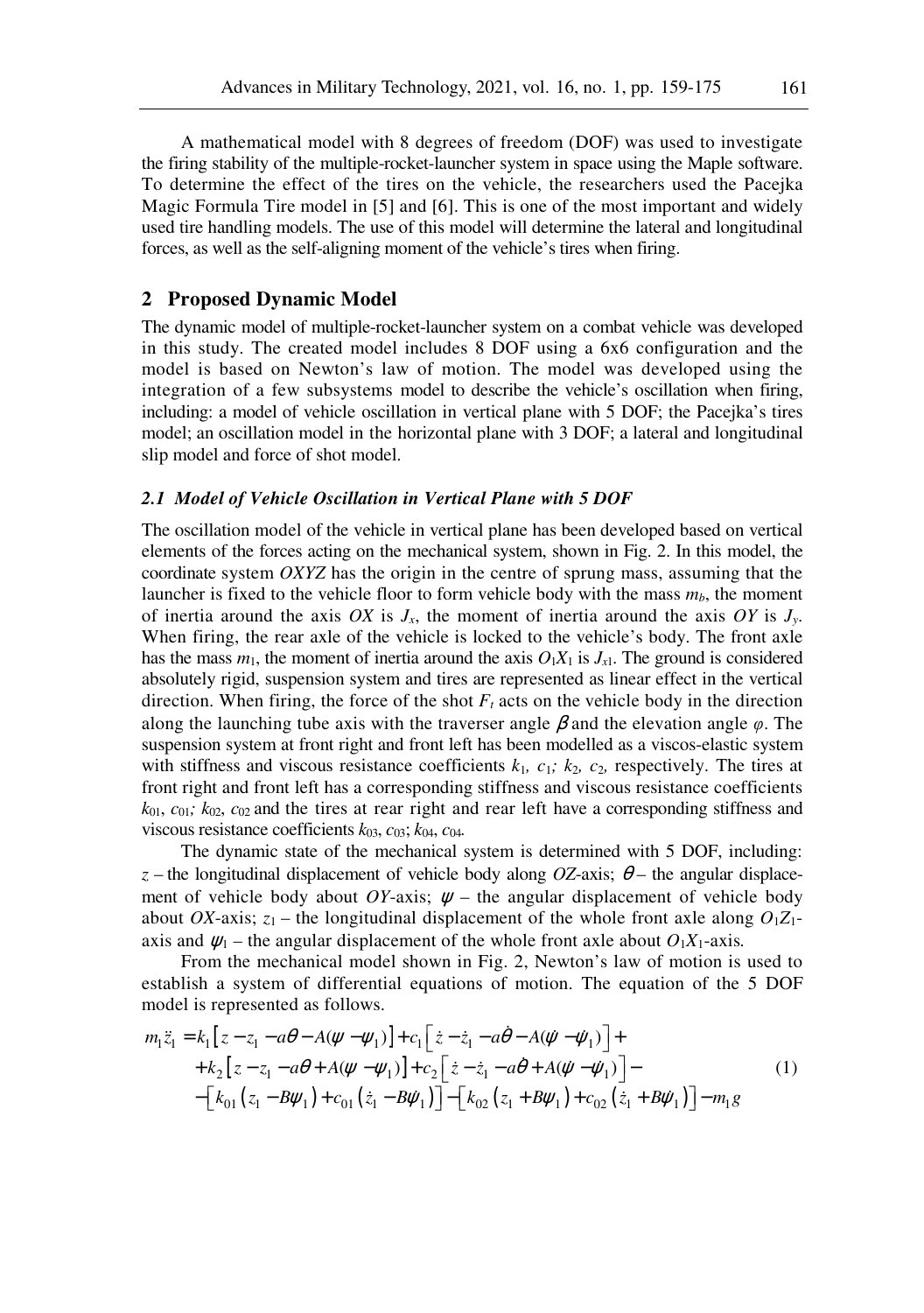$$
J_{x1}\ddot{\psi}_{1} = \left\{ \left[ k_{01} (z_{1} - B\psi_{1}) + c_{01} (\dot{z}_{1} - B\dot{\psi}_{1}) \right] - \left[ k_{02} (z_{1} + B\psi_{1}) + c_{02} (\dot{z}_{1} + B\dot{\psi}_{1}) \right] \right\} \cdot B +
$$
  
+ 
$$
\left\{ k_{2} [z - z_{1} - a\theta + A(\psi - \psi_{1})] + c_{2} \left[ \dot{z} - \dot{z}_{1} - a\dot{\theta} + A(\dot{\psi} - \dot{\psi}_{1}) \right] - \right\} \cdot A
$$
  

$$
m_{b}\ddot{z} = -\left\{ k_{1} [z - z_{1} - a\theta - A(\psi - \psi_{1})] + c_{1} \left[ \dot{z} - \dot{z}_{1} - a\dot{\theta} - A(\dot{\psi} - \dot{\psi}_{1}) \right] \right\} -
$$

$$
- \left\{ k_{2} [z - z_{1} - a\theta + A(\psi - \psi_{1})] + c_{2} \left[ \dot{z} - \dot{z}_{1} - a\dot{\theta} + A(\dot{\psi} - \dot{\psi}_{1}) \right] \right\} -
$$

$$
- \left[ 2k_{03} (z + b\theta - B\psi) + 2c_{03} (\dot{z} + b\dot{\theta} - B\dot{\psi}) \right] -
$$

$$
- \left[ 2k_{04} (z + b\theta + B\psi) + 2c_{04} (\dot{z} + b\dot{\theta} + B\dot{\psi}) \right] - m_{b} g - F_{t} \sin \phi
$$
  

$$
m_{b}\ddot{a} = \left\{ k_{1} [z - z_{1} - a\theta - A(\psi - \psi_{1})] + c_{1} [\dot{z} - \dot{z}_{1} - a\dot{\theta} - A(\dot{\psi} - \dot{\psi}_{1})] \right\} +
$$

$$
J_{y}\ddot{\theta} = \begin{cases} \n\{k_{1}[z - z_{1} - a\theta - A(\psi - \psi_{1})] + c_{1}[z - z_{1} - a\theta - A(\psi - \psi_{1})] \} + \\
+ \{k_{2}[z - z_{1} - a\theta + A(\psi - \psi_{1})] + c_{2}[z - z_{1} - a\dot{\theta} + A(\dot{\psi} - \dot{\psi}_{1})] \} \n\end{cases} \n\cdot a - \begin{cases} \n\left[ 2k_{03}(z + b\theta - B\psi) + 2c_{03}(z + b\dot{\theta} - B\dot{\psi}) \right] + \\
+ \left[ 2k_{04}(z + b\theta + B\psi) + 2c_{04}(z + b\dot{\theta} + B\dot{\psi}) \right] \n\end{cases} \n\cdot b - F_{t} (d \cos \varphi \cos \beta + c \sin \varphi)
$$
\n(4)

$$
J_{x}\ddot{\psi} = \begin{cases} \left\{ k_{1} \left[ z - z_{1} - a\theta - A(\psi - \psi_{1}) \right] + c_{1} \left[ \dot{z} - \dot{z}_{1} - a\dot{\theta} - A(\dot{\psi} - \dot{\psi}_{1}) \right] \right\} - \left[ \left. - \left\{ k_{2} \left[ z - z_{1} - a\theta + A(\psi - \psi_{1}) \right] + c_{2} \left[ \dot{z} - \dot{z}_{1} - a\dot{\theta} + A(\dot{\psi} - \dot{\psi}_{1}) \right] \right\} \right\} \\ + \left\{ \left[ 2k_{03} \left( z + b\theta - B\psi \right) + 2c_{03} \left( \dot{z} + b\dot{\theta} - B\dot{\psi} \right) \right] - \left[ -2k_{04} \left( z + b\theta + B\psi \right) + 2c_{04} \left( \dot{z} + b\dot{\theta} + B\dot{\psi} \right) \right] \right\} \\ - F_{1} \left( d \cos \varphi \sin \beta - e \sin \varphi \right) \end{cases} \tag{5}
$$



*Fig. 2 Model of vehicle oscillation in vertical plane with 5 DOF*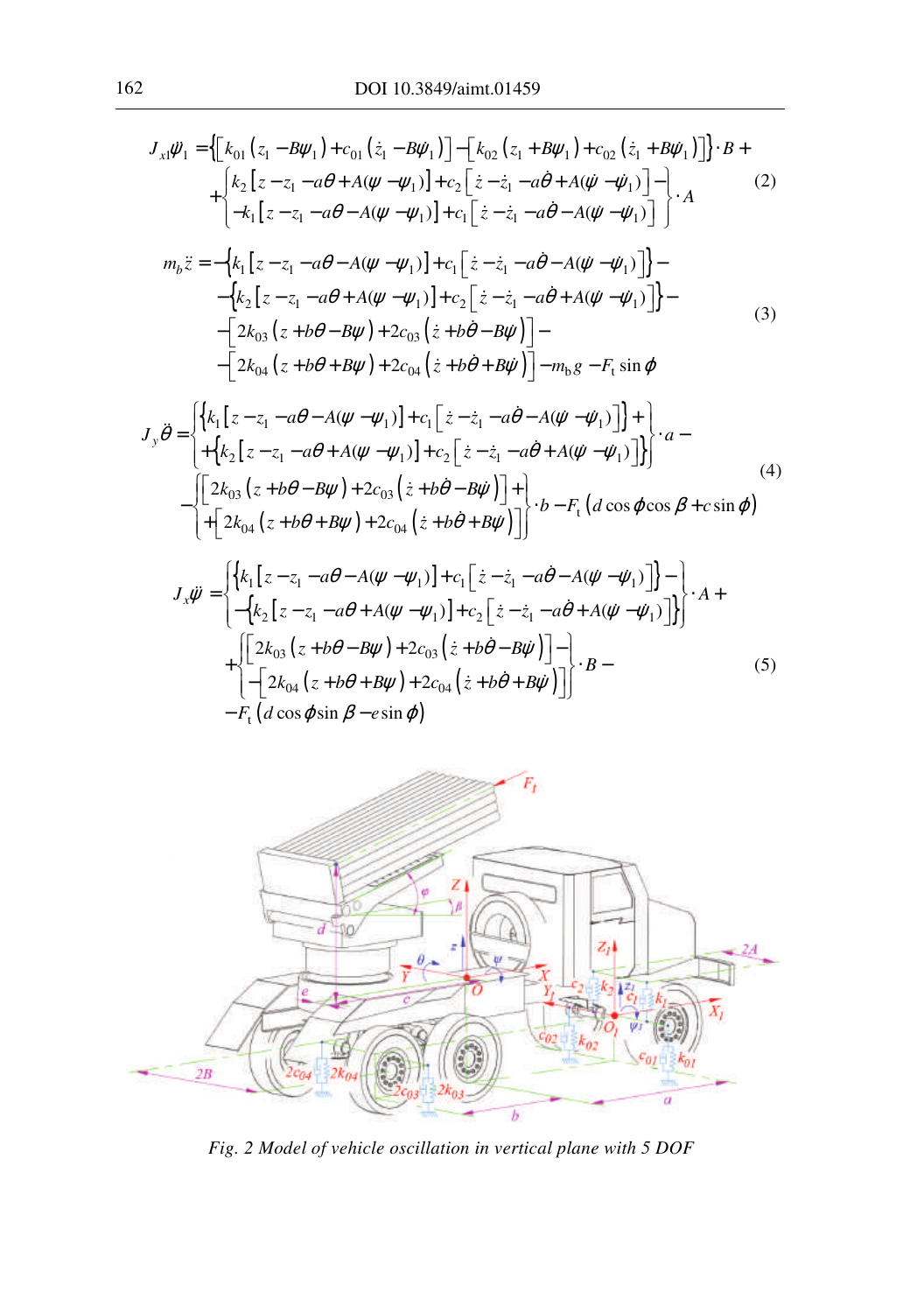#### *2.2 The Pacejka Tire Model*

The tire model is one of the main components to determine lateral and longitudinal forces, as well as self-aligning moment of tires when firing. The tire model mentioned in this study is the Pacejka Tire Model. The Magic Formula Tire model of Pacejka was introduced in 1987, developed as in [5-7], where an asphalt type of roadway was used. The model is depicted in Fig. 3.



*Fig. 3 Overview of the ISO axis system* [7]

A general overview of the inputs and outputs of the analytical tire models is depicted in Fig. 4. The input variables of a tire model are defined on the left side, where  $\lambda$  is the longitudinal slip, *α* is the lateral slip angle, *γ* is the chamber angle and  $F_z$  is the vertical load on the tire. Outputs of a tire model are the longitudinal force  $F<sub>x</sub>$ , the lateral force  $F<sub>y</sub>$  and the self-aligning moment  $M<sub>z</sub>$ , see [7].



*Fig. 4 Overview of the structure of the analytical tire model* [7]

The general form equation of the tire forces and moment is determined by the formula, see [8]:

$$
Y(X) = y(x + S_h) + S_v
$$
 (6)

where the value of  $S_h$  and  $S_v$  can be determined by the following formula:

$$
S_h = a_9 \gamma; \quad S_v = \left(a_{10} F_z^2 + a_{11} F_z\right) \cdot \gamma \tag{7}
$$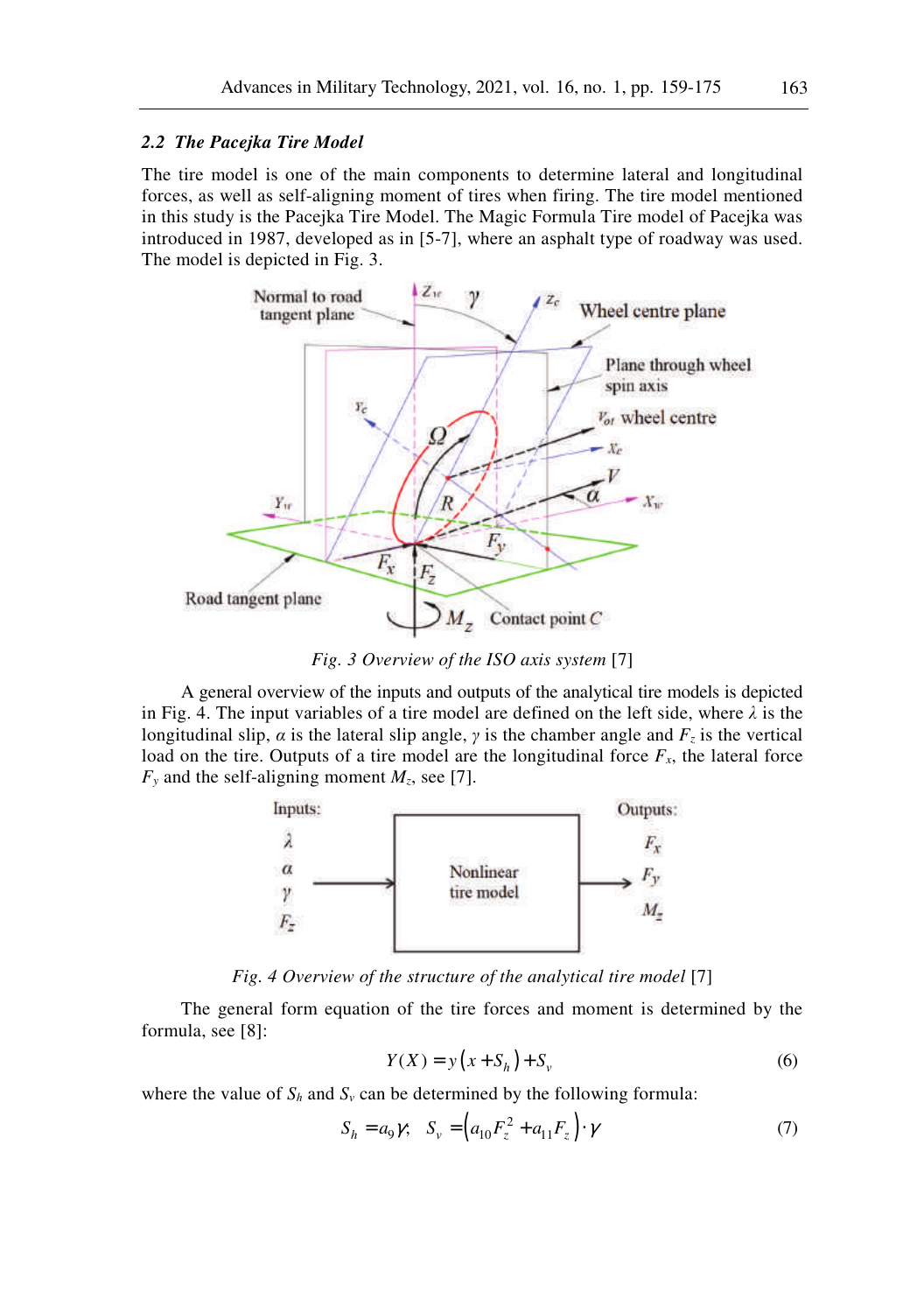The expression  $y(x + S_h)$  representing the Pacejka Tire Model is determined by the formula:

$$
y(x+S_h) = D\sin\left(C\arctan\left\{B\left(x+S_h\right) - E\left[B\left(x+S_h\right) - \arctan\left(B\left(x+S_h\right)\right)\right]\right\}\right) \tag{8}
$$

The value  $Y(X)$  is the output variable, representing the value of longitudinal force  $F_x$ , lateral force  $F_y$  and self-aligning moment  $M_z$ . Meanwhile, the subscript *X* is the input parameter such as lateral slip angle *α*, or longitudinal slip ratio *λ* of each tire of the vehicle and *γ* tire chamber angle.  $S_h$  and  $S_v$  refer to horizontal and vertical shift of the tire response, respectively. *α*1 to *α*11 are constant parameters which are obtained from experimental analysis for type of roadway and tire, respectively [5]. The parameters *B*, *C*, *D* and *E* are defined as stiffness control, shape, peak, and curvature factor, respectively, and they can be obtained as follows, see [8]:

$$
B = S_{tf} / (CD) \tag{9}
$$

$$
D = a_1 F_z^2 + a_2 F_z \tag{10}
$$

$$
E = a_6 F_z^2 + a_7 F_z + a_8 \tag{11}
$$

where  $S_t$  is defined as the stiffness at zero slip, used to describe the lateral force:

$$
S_{tf} = a_3 \sin \left[ a_4 \arctan \left( a_5 F_z \right) \right] \tag{12}
$$

and, both longitudinal force as well as self-aligning moment as follows:

$$
S_{tf} = \left(a_3 F_z^2 + a_4 F_z\right) / e^{a_5 F_z} \tag{13}
$$

The parameter *C* is 1.30 for the lateral force, while for longitudinal force and selfaligning moment the parameters are 1.65 and 2.40. The model parameters are dependent on the normal force  $F_z$  at the tires of the vehicle.

## *2.3 The Oscillating Model 3 DOF in the Horizontal Plane*

The 3 DOF model in the horizontal plane mainly describes the vehicle's oscillation along the longitudinal *OX*-axis, the lateral *OY*-axis, and the rotational motion (yaw) about the vertical *OZ*-axis. The displacements are defined as  $a_x$ ,  $a_y$  and  $\ddot{r}$ , respectively. Additionally, external forces such as longitudinal force, lateral force, *Ft*, and selfaligning moment acting on each tire as well as the force of the shot were also included in this model, as shown in Fig. 5.

The sum of the total forces acting on both longitudinal and lateral motion is mainly considered to formulate the longitudinal and lateral acceleration of the combat vehicle. By projecting all forces on the *x*-direction, we obtain:

$$
\sum F_x = ma_x = F_{xfr} + F_{xfl} + F_{xrr} + F_{xrl} - F_t \cos \varphi \cos \beta \tag{14}
$$

By projecting all forces on the *y*-direction, we obtain:

$$
\sum F_y = ma_y = F_t \cos\varphi \sin\beta + F_{yfr} + F_{yfl} + F_{yrr} + F_{yrl}
$$
 (15)

Based on the longitudinal and lateral forces, as well as the self-aligning moment acting on all tires when firing, the yaw acceleration  $\ddot{r}$  can be determined using the method of calculating the torque around the centre of gravity of the entire combat vehicle: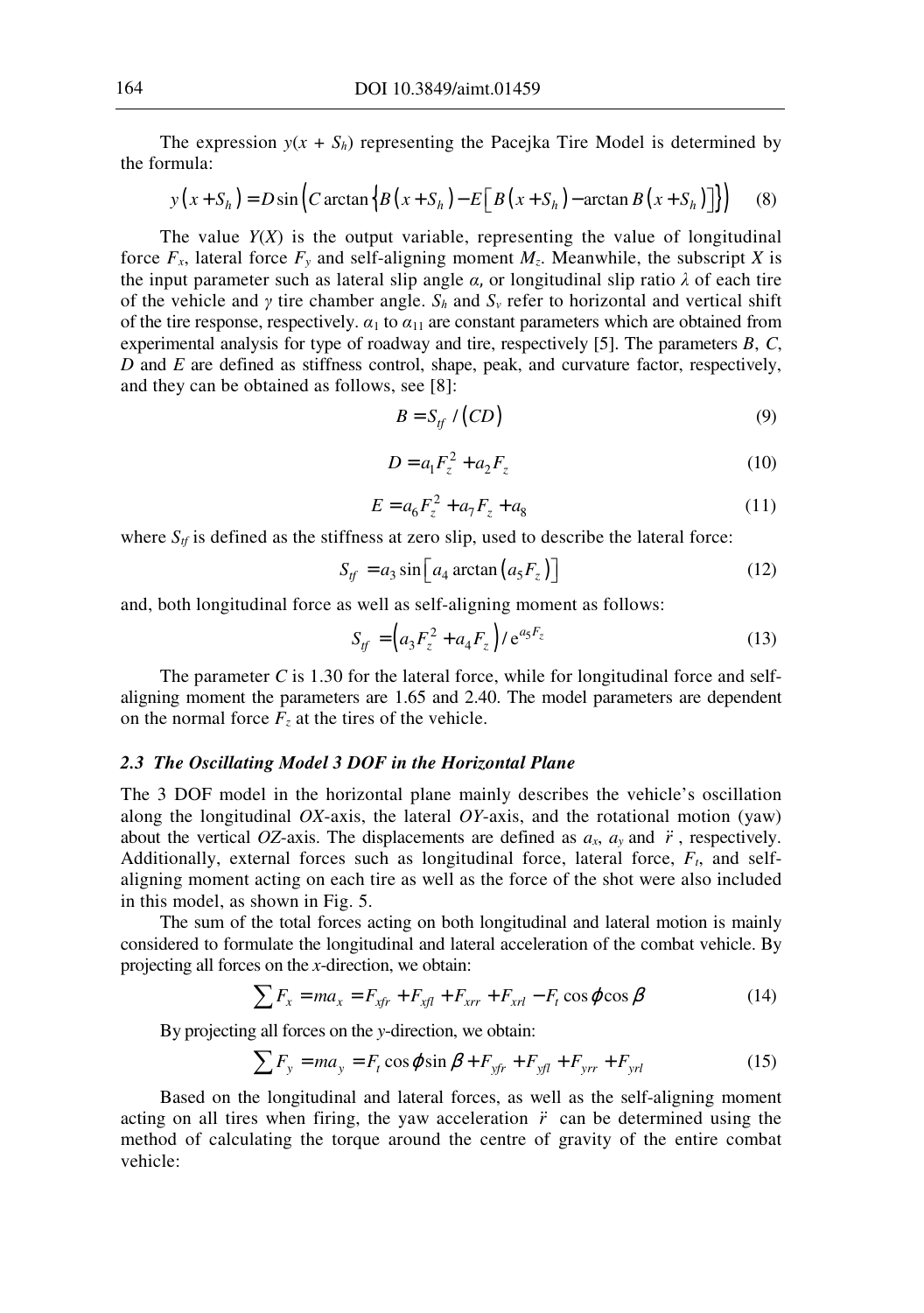$$
\sum M_{yaw} = I_z \ddot{r} = a (F_{yfr} + F_{yfl}) + B (F_{xfr} + F_{xrr}) - B (F_{xfl} + F_{xrl}) -
$$
  
- b (F\_{yrr} + F\_{yrl}) + (M\_{zfl} + M\_{zfr} + M\_{zrl} + M\_{zrr}) - cF\_t \cos \varphi \sin \beta (16)

where  $F_{xfr}$ ,  $F_{xfl}$ ,  $F_{xrr}$ ,  $F_{xrl}$ ,  $F_{yfr}$ ,  $F_{yfl}$ ,  $F_{yrr}$ ,  $F_{yrl}$ ,  $M_{zfr}$ ,  $M_{zfl}$ ,  $M_{zrr}$  and  $M_{zrl}$  are the longitudinal force and lateral force, as well as the self-aligning moment of each tire at front right, front left, rear right, and rear left, respectively.



*Fig. 5 Model of 3 DOF in the horizontal plane* 

#### *2.4 Lateral and Longitudinal Slip Model*

To obtain the lateral forces and longitudinal forces, as well as self-aligning moment of the tire, we need to define the input parameters in the tire model which is the lateral slip angle and longitudinal slip. The detailed explanation can be obtained from [9]. The lateral slip angle  $\alpha$  is the angle between the tire direction of motion and the wheel plane, see Fig [3]. The tire lateral slip angles at the front and rear tires can be determined as follows, see [8]:

$$
\alpha_{fi,j} = \arctan \frac{v_y + a \cdot \dot{r}}{v_x + B \cdot \dot{r}}; \ i = left, j = right \tag{17}
$$

$$
\alpha_{ri,j} = \arctan \frac{v_y - b \cdot \dot{r}}{v_x + B \cdot \dot{r}}; \quad i = \text{left}, j = \text{right}
$$
 (18)

where  $\alpha_{fi,j}$  and  $\alpha_{ri,j}$  are the lateral slip angles of tires at the front and rear of the vehicle. The longitudinal slip  $\lambda$  of the tire is defined as the difference between the tire tangential velocity and the velocity of the axle relative to the road direction. It can be determined by the following formula:

$$
\lambda = \frac{v_x - R \cdot \omega}{v_x} \tag{19}
$$

where  $v_x$  – the longitudinal velocity of the vehicle,  $R$  – the radius of each wheel,  $\omega$  – the angular velocity of the wheel.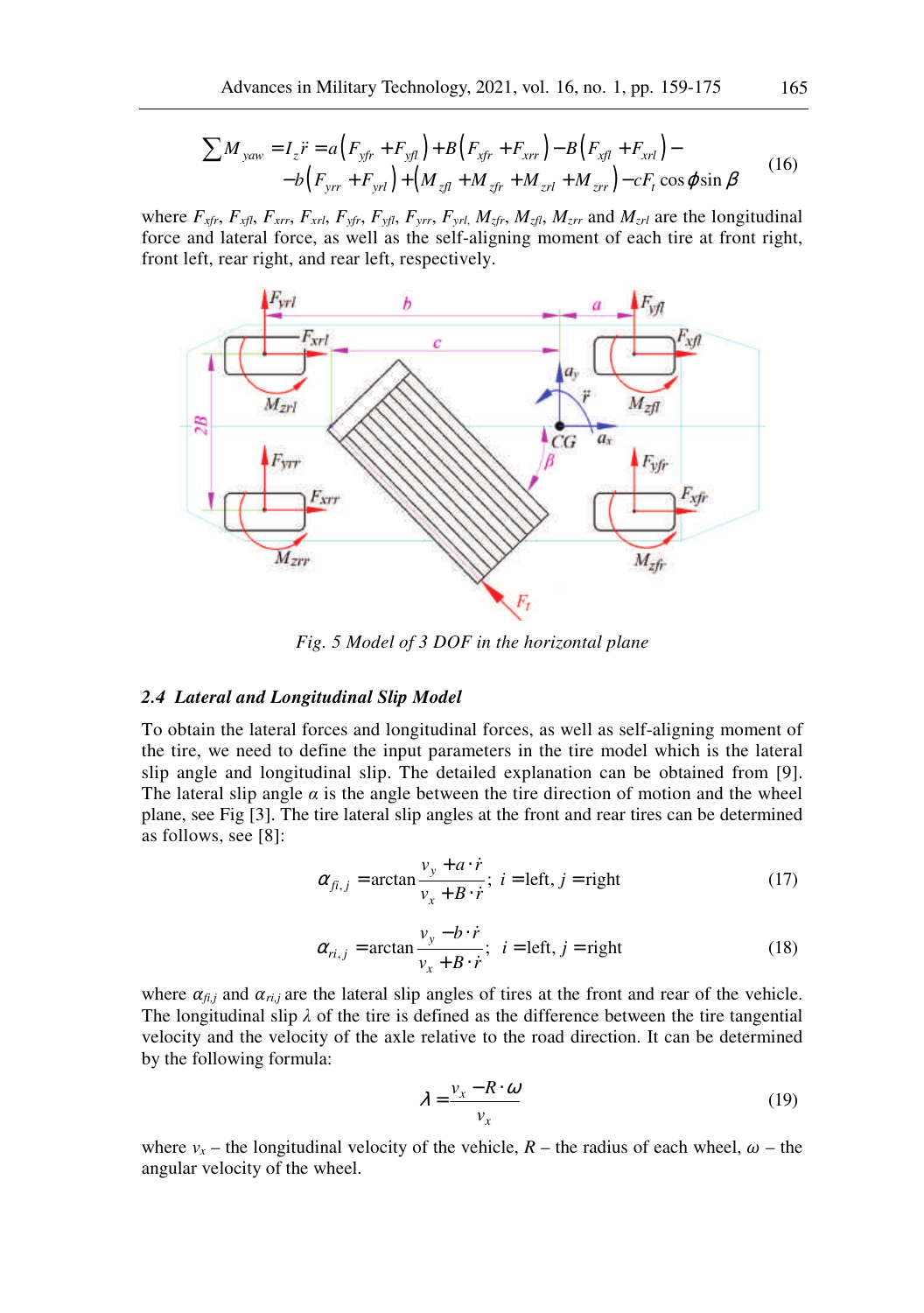#### *2.5 Firing Force Model*

The firing force is the force by which the fired rocket acts on the launcher. The firing force is the main component causing vibration of the launcher. The value of the firing force is a function of time. It only depends on rocket function and does not depend on the vibrating state of the system. The firing force can be divided into three phases: the braking phase, the orientation phase, and the exhaust phase, see Fig. 6 [10].



*Fig. 6 Diagram of phases of firing force* [10] *(a) The braking stage; (b) The orientation stage; (c) The exhaust stage* 

The firing force is determined as follows:

The braking phase: when the braking force reaches the limit value  $F_k$  (about 6 kN to 8 kN), the rocket will be released. This phase is very fast in the range from 0 to  $t_k$  = 0.025 s. Therefore, we assume that the braking force increases linearly from 0 to  $F_k$ :

$$
F_t = F_k \frac{t}{t_k} - Q \sin \varphi; \ \ (0 \le t \le t_k)
$$
 (20)

where  $Q$  – is the weight of the rocket,  $F_k$  – is the limit value of the braking force.

The phase of rocket motion in launcher tube: This phase lasts about 0.095 s, i.e., from 0.026 s until  $t_c = 0.121$  s. The actual  $F_t$  value is not large compared to that of other phases, it is derived linearly from the value  $F_{c1}$  to  $F_{c2}$ . The value of the force  $F_t$  is determined by the formula, see [10, 11]:

$$
F_t = \frac{\frac{1}{m_d} (P' - F_k) + \frac{d_c M_0}{2I_{dx} \tan \gamma}}{\frac{d_c^2}{4I_{dx} \tan \gamma} (\cos \gamma - f \sin \gamma) + \frac{1}{m_d} (\sin \gamma + f \cos \gamma)}
$$
(21)

where  $P'$  – the thrust of the engine that includes friction losses,  $m_d$  – the mass of rocket,  $M_0$  – the initial drag torque,  $d_c$  – the diameter of the rocket,  $I_{dx}$  – the moment of inertia of rocket around the longitudinal axis,  $f$  – the friction coefficient,  $\gamma$  – the slope of the rifle.

The phase of exhaust gas acting on the launcher: when the rocket engine works, the exhaust gas flow is formed and acts on the front of the launcher. This phase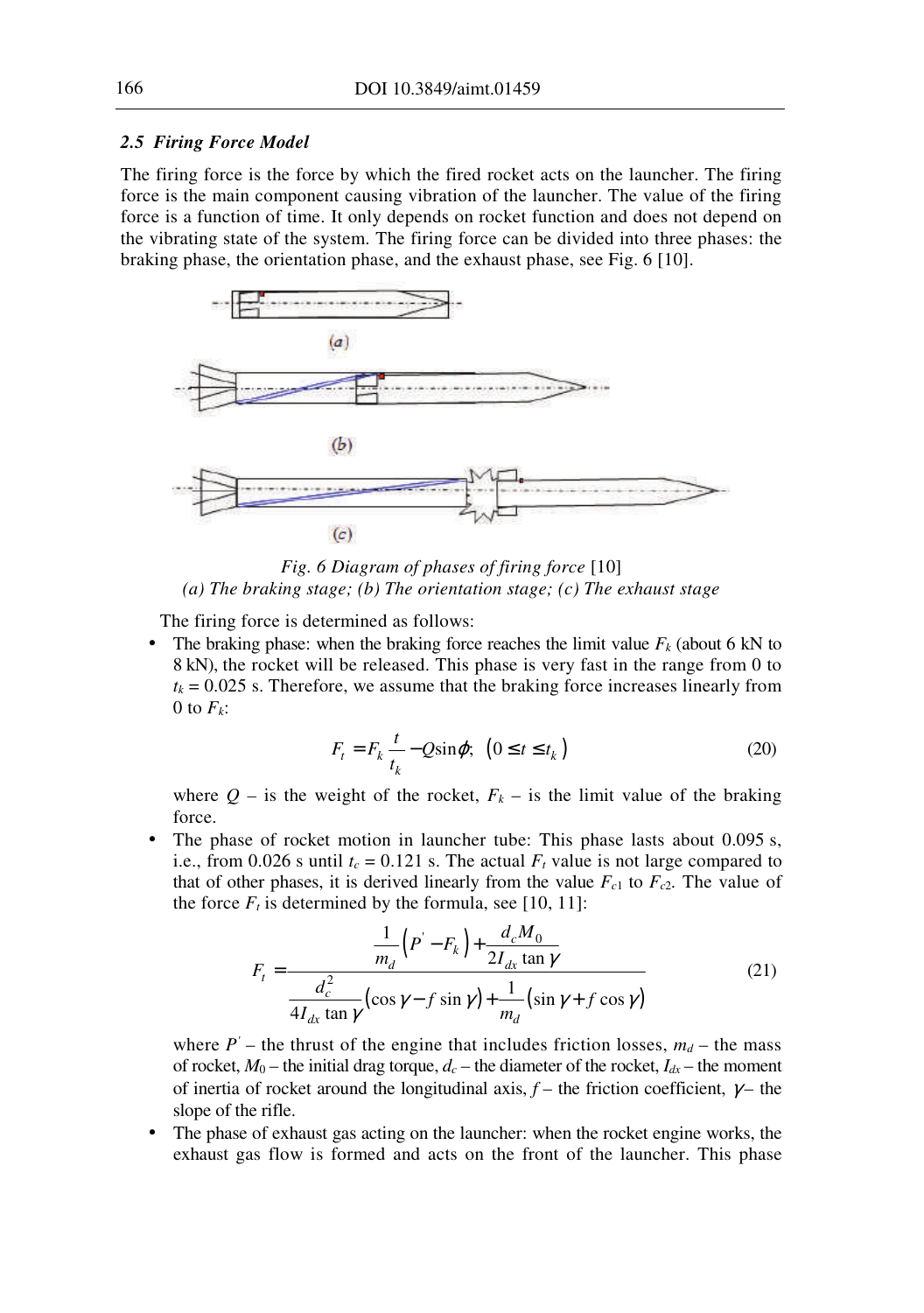lasts from the time the rocket comes out of the muzzle of launching tube until the exhaust gas flow stops acting on the launcher (Fig. 7). The exhaust force is determined by the following formula, see [10]:

$$
F_t = -\int_{(S)} \xi p(\rho, \tau) \mathrm{d}s \tag{22}
$$

where *S* – the surface area of the launcher;  $ds$  – the differential of area;  $p(\rho, \tau)$  – the gas pressure at the review point and  $\xi$  – the coefficient of surface coverage.



*Fig. 7 Diagram of phase of gas exhaustion acting on the launcher and firing sequence* 

The diagram of the firing force acting on the launcher surface with respect to time is shown in Fig. 8.

#### **3 Validation of Model**

#### *3.1 Applying Model to Survey Oscillation for the Multiple Rocket Launcher System BМ-21*

The mathematical model of rocket launcher on a wheeled vehicle was applied for the multiple rocket launcher system BМ-21 (of Russia). The numerical values of the input parameters of the system were determined as follows: dimension parameters and mass parameters were measured directly or were obtained from technical specifications; inertia moment parameters, force point, the gravity centres coordinates were determined by Solidworks software. After each shot, mass, inertia moment and the gravity centres coordinates of vehicle body were recalculated using a subroutine. This is one of the input parameters for the next shot, see more [10]. Due to the very large numbers of inputs, only the most important are mentioned hereto, as shown in Tab 1. The main steps to solve the problem are presented in the block diagram below, see Fig. 9:

The system of differential equations was solved using the  $4<sup>th</sup>$  order Runge–Kutta integration method and the MAPLE programming environment. The algorithm was programmed to investigate firing options: single or series of fires. Selected results of solution are presented in Fig. 10.

The process of examining the vibration of the mechanical system shows that the semi-linkage stage directly affects the accuracy of the firing. The vibration along the *Z*-axial directly affects the elevating angle deviation, the vibration along the *Y*-axial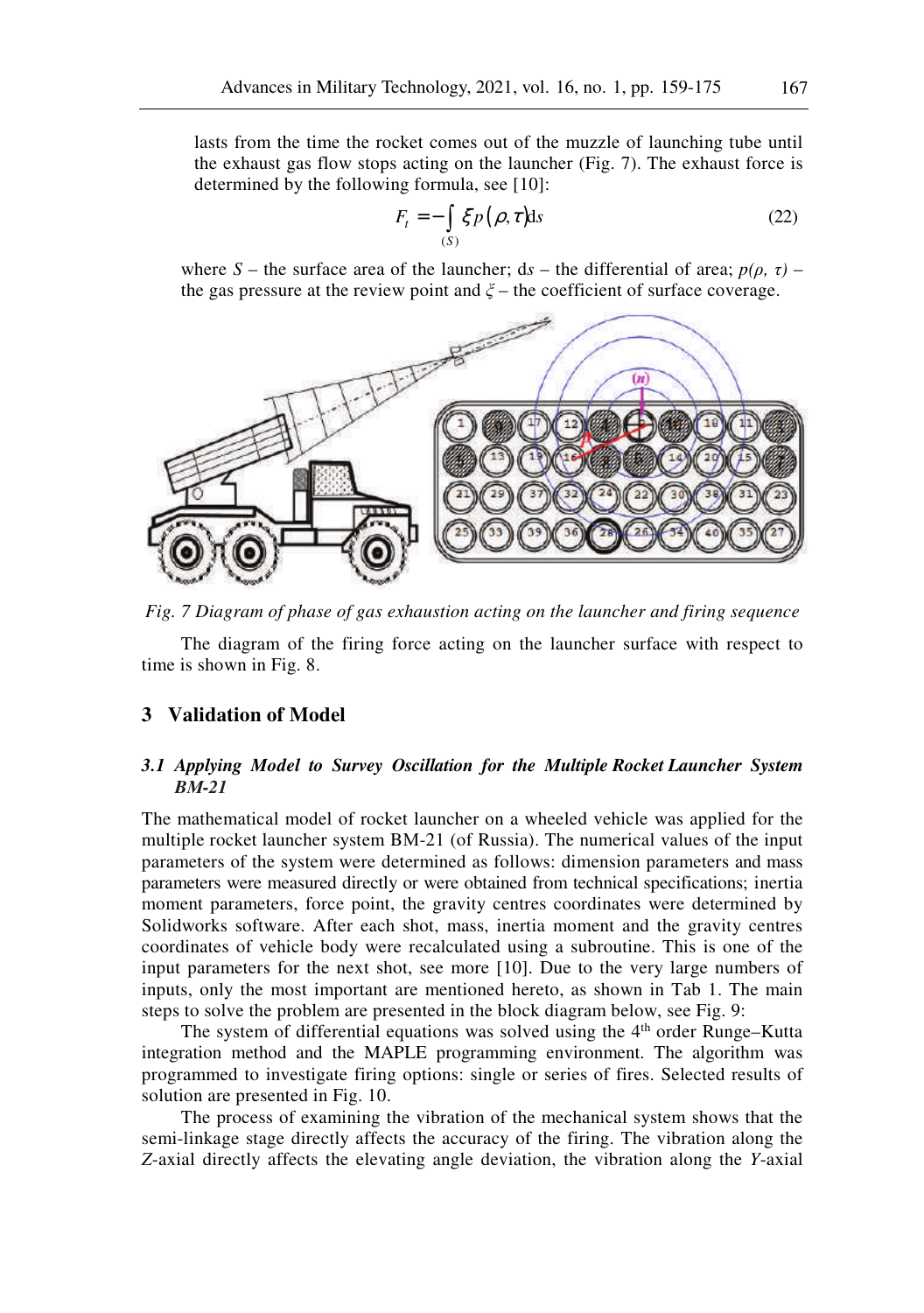directly affects the traversing angle deviation. However, the amplitude of vibration in the *Z* direction is much larger than that in the *X* and *Y* directions, so the vibrating in the *Z* direction is the main reason for the vibration of the launcher, see Fig. 10. Stemming from that reason, in this study the *Z* direction vibration at the top of the launcher is used to compare and evaluate the rationality of the model with experimental results.



*Fig. 8 Time course of firing force* 

| <b>Description</b>                                    | <b>Symbol</b>         | <b>Value</b>                  |  |
|-------------------------------------------------------|-----------------------|-------------------------------|--|
| Stiffness of suspension system                        | $k_1, k_2$            | 165 000 N/m                   |  |
| Viscous resistance coefficient of suspension system   | $c_1, c_2$            | 1000 N·s/m                    |  |
| Tire spring stiffness                                 | $k_{01}$ , $k_{02}$ , | 500 000 N/m                   |  |
|                                                       | $k_{03}$ , $k_{04}$   |                               |  |
| Viscous resistance coefficient of tire                | $c_{01}, c_{02},$     | 205000 N·s/m                  |  |
|                                                       | $C_{03}, C_{04}$      |                               |  |
| Front axle mass                                       | m <sub>1</sub>        | 1163 kg                       |  |
| Vehicle body mass                                     | m <sub>b</sub>        | 11570 kg                      |  |
| Moment of inertia of front axle around the axis $X_1$ | $J_{x1}$              | 759 kg $\cdot$ m <sup>2</sup> |  |
| Moment of inertia of vehicle body around the axis X   | $J_x$                 | $7639.8$ kg·m <sup>2</sup>    |  |
| Moment of inertia of vehicle body around the axis Y   | $J_{\rm y}$           | 39 497.9 kg·m <sup>2</sup>    |  |
|                                                       | $\mathfrak{a}$        | $3.2 \text{ m}$               |  |
|                                                       | b                     | 0.7 <sub>m</sub>              |  |
|                                                       | $\mathcal{C}$         | $2.18 \text{ m}$              |  |
| Distances in Figs 2 and 5                             | d                     | $1.255 \text{ m}$             |  |
|                                                       | $\boldsymbol{e}$      | $0.715 \text{ m}$             |  |
|                                                       | A                     | $0.825 \; m$                  |  |
|                                                       | B                     | $1.15 \text{ m}$              |  |

| Tab. 1 Parameter of multiple rocket launcher system BM-21 |  |  |  |  |  |  |  |  |  |
|-----------------------------------------------------------|--|--|--|--|--|--|--|--|--|
|-----------------------------------------------------------|--|--|--|--|--|--|--|--|--|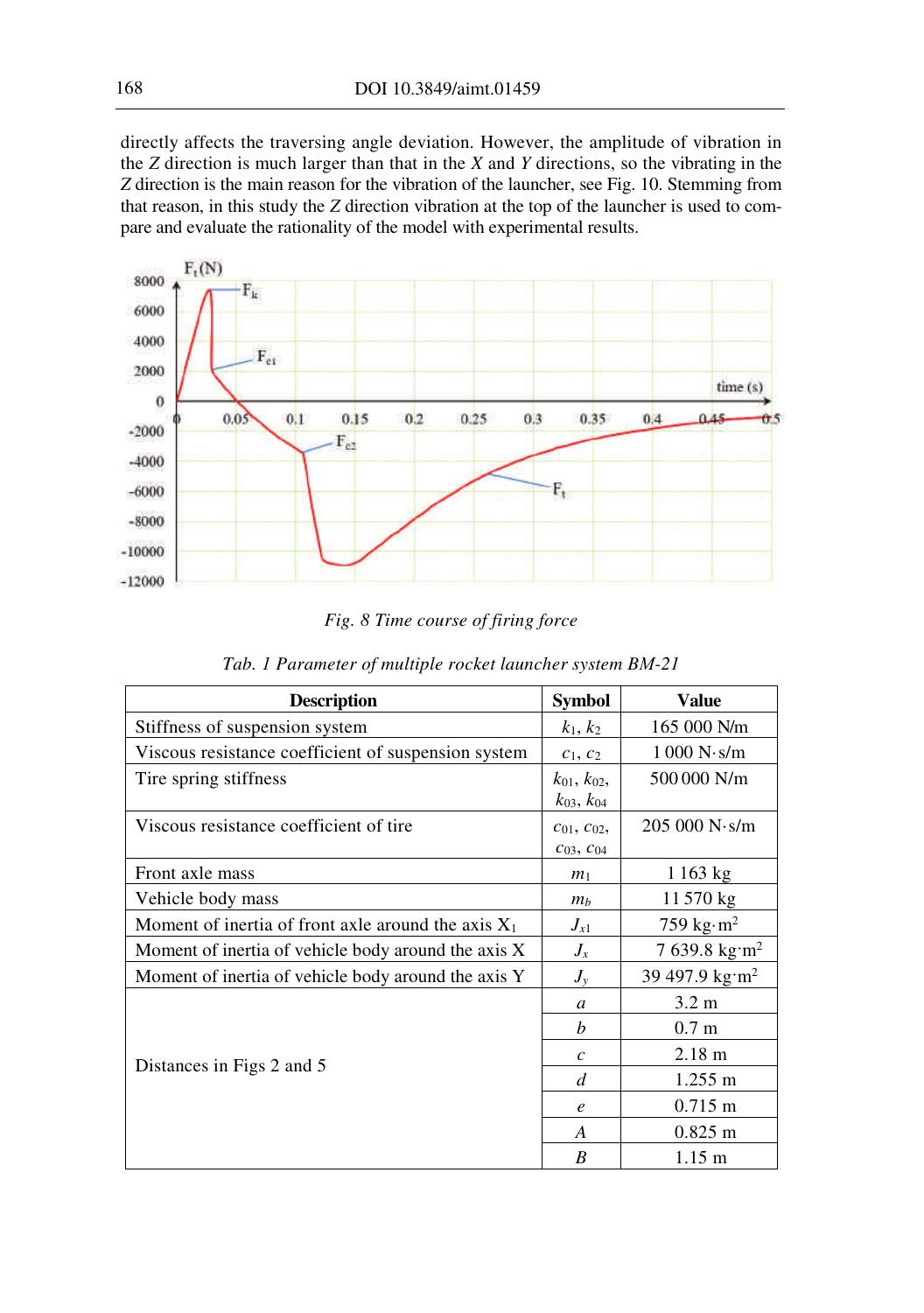

*Fig. 9 General block diagram for solving the problem* 



*Fig. 10 Vibrating in the X, Y, Z directions of the top of the launcher tube number 1 with*  $\alpha = 25^{\circ}, \varphi = 30^{\circ}, S_d = \{all 40 \text{ rockets}\}, S_b = \{1\}, T_s = 0.5 \text{ s}$ 

### *3.2 Experiments Determining Oscillation of the Multiple Rocket Launcher System BМ-21*

The purpose of the experiment is to verify the mathematical model mentioned above. The measured oscillation parameters are the vibration of the launcher in the *X* direction, *Y* direction and *Z* direction. The detailed experimental model of measuring oscillation of the multiple rocket launcher system BМ-21 is presented in the document [12]. A diagram depicting the experimental equipment system is shown in Fig. 11. From the experience, the estimated maximum frequency of the mechanical system was set at 300 Hz, and so a 20 000 Hz sampling frequency was sufficient for the purpose of signal digitalization. Before digitalization, the signals were filtered by low-frequency filters with low-pass filter at 120 Hz.

Some pictures from the experiment of BM-21 combat vehicle at the shooting range are shown in Figs 12 and 13. The experiment was conducted under the temperature of  $25 \div 31^{\circ}$ C and the humidity of 65 %.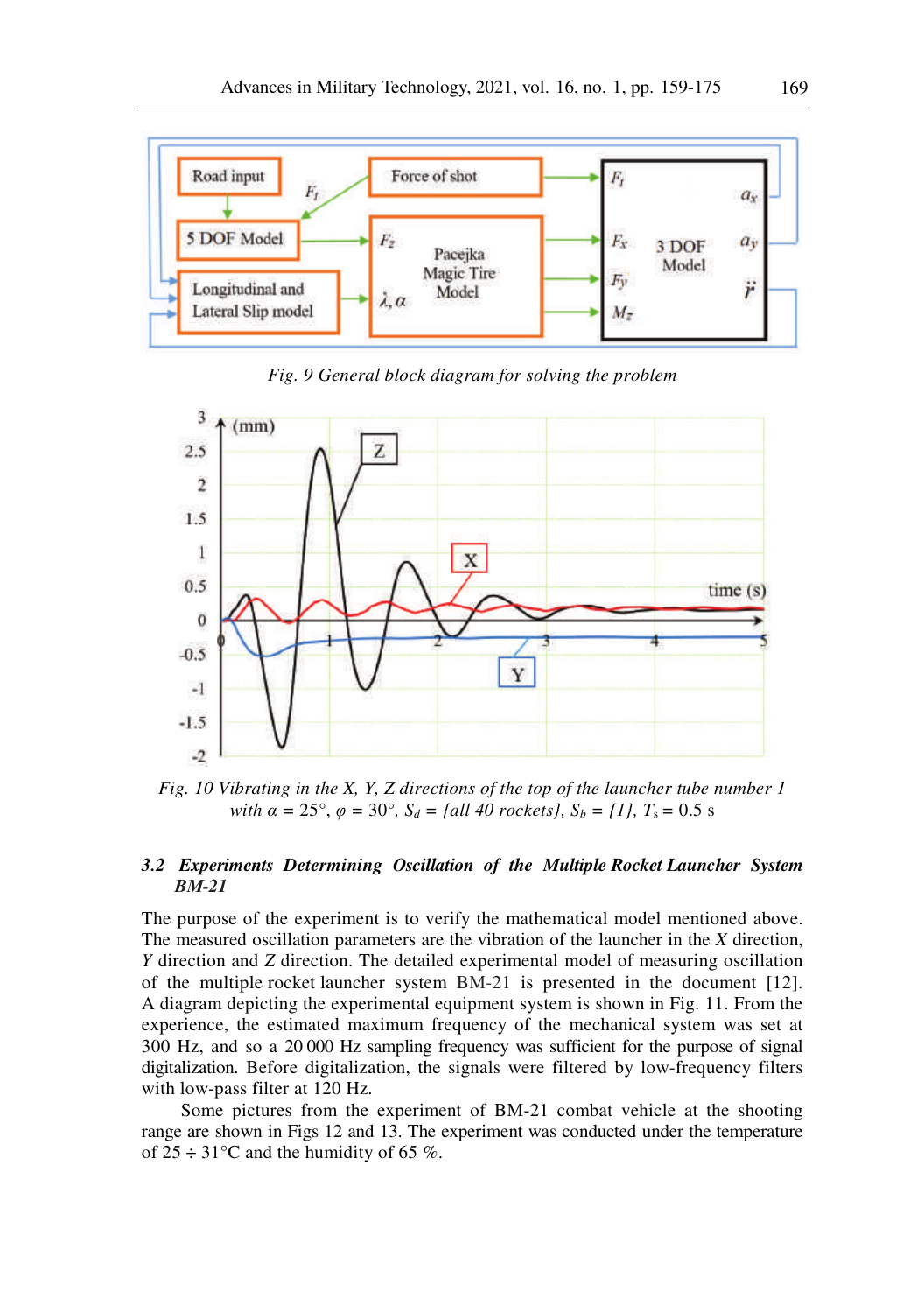

*Fig. 11 The launcher and sensor gauge* 

*1. 3D acceleration measurement sensor gauge BR4321V; 2. Vibration measurement module UV-05A; 3. Display module UV-12A; 4. Computers and specialized software, 5. AC power source* 220 V, 50 Hz.

After the measurements have been made, the sensor gauge outputs the data file as a pair of columns of time and displacement data. Measured data are analysed and processed by DASYLab software.





*Fig. 12 Deployment of experiment Fig. 13 Arrangement of vibration sensor* 

#### *3.3 Results and Discussion*

In order to compare the compatibility of the established model and the experimental results of the vibration measurement of BM-21 combat vehicles when firing, the firing option and experimental plan are selected as follows: a load of 10 rockets in the order  $S_d = \{1, ..., 10\}$ , single firing in order of 1 to 8  $S_b = \{i, i = 1, ..., 8\}$ , firing a series of 2 rockets  $S_b = \{i, i = 9, 10\}$  from the remaining rockets with the time between 2 shots equal to 5 s. The elevation angle is  $\varphi = 25^{\circ}$  and traverser angle is  $\beta = 30^{\circ}$ . The deviation between calculation results and experimental results corresponding to the single firing and a series of firing are shown in Figs 14 and 15.

The comparisons show a very good agreement between the results of calculation and experimental results. In the first cycle, the amplitude of vibration calculated according to the model and the experimental results are relatively similar. The deviations of the amplitude of vibration are within the permitted limits  $(57\%)$  and the average deviation for the first 1 000 measurement points is relatively small  $($  < 8 %).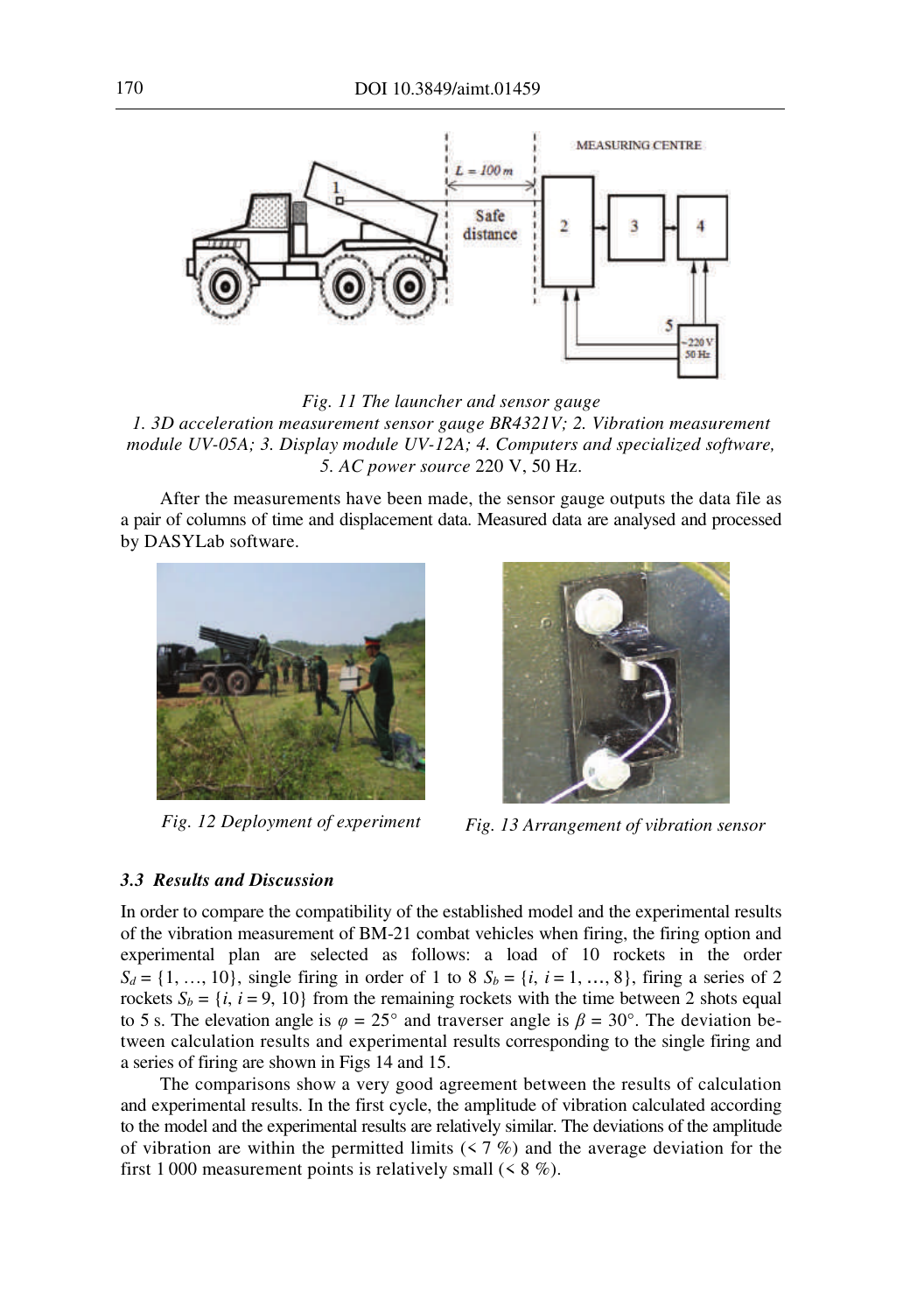

*Fig. 14 The graph of vibration in the Z*0*-direction when the first rocket is fired* 



*Fig. 15 The graph of vibration in the Z*0*-direction when firing a series of 2 rockets number* 9-10

In the period from 1 to 2 seconds, the amplitude of vibration calculated according to the model and the experimental results differ greatly. The reason for this difference is the natural disturbances acting on the launcher when fired. When the main oscillation of the launcher fades, the vibration caused by the disturbances is significant.

The analysis results show that the established model of the mechanical system mounted on the wheeled vehicles is completely consistent with reality. This model can be used for survey and evaluating the structural parameters of the launchers to improve firing accuracy, as well as to evaluate the quality of the launchers after repairs and improvements.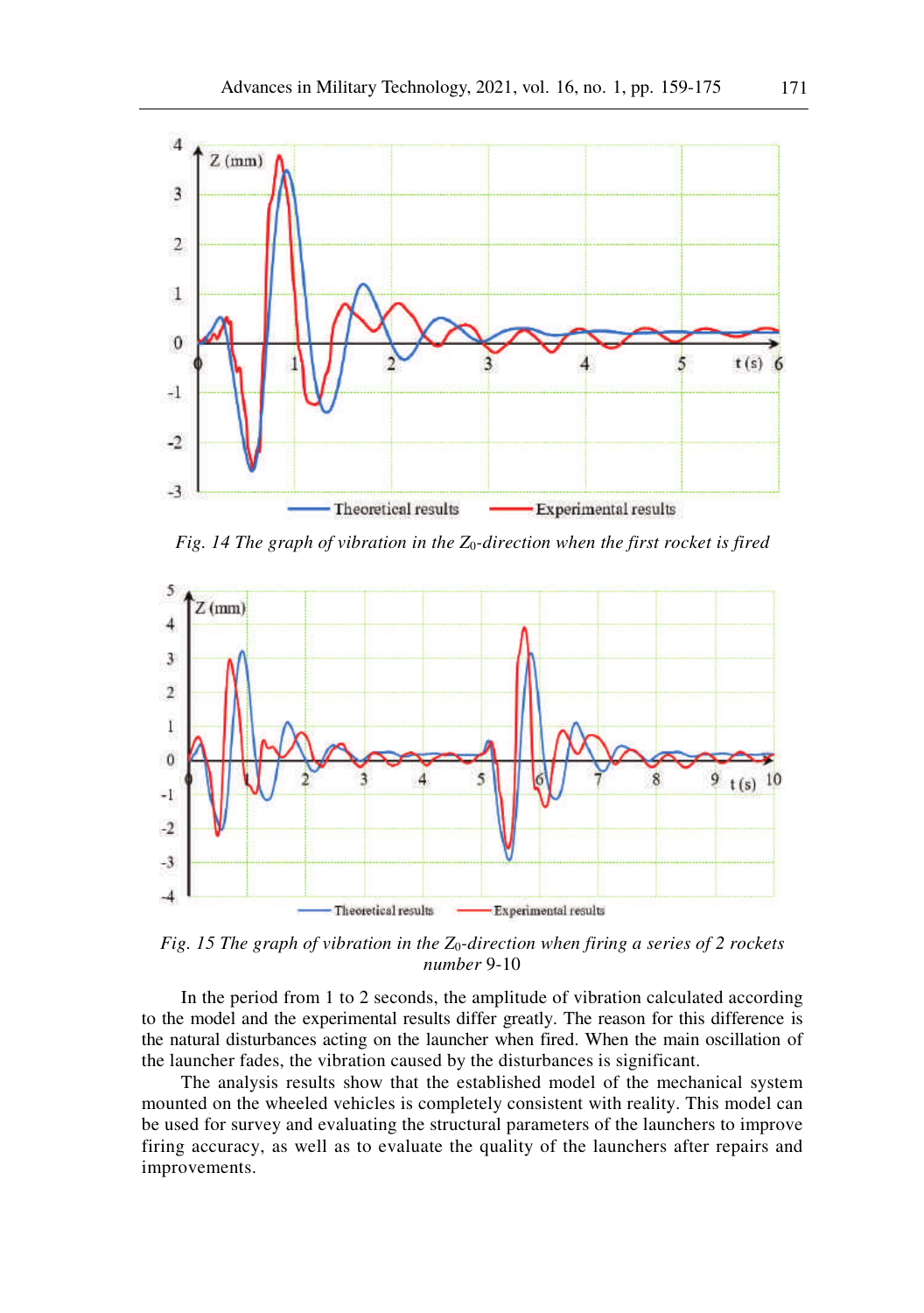# **4 Optimization of Firing Rate of Rocket Launchers on a Wheeled Vehicles**

To research the time delay *T*s (the time from a shot to the next) between two consequent unguided rocket launches, we are only interested in the case of series of shots. The time delay is the basis used to determine the interaction between the rockets when launched through the vibration of the launcher. In combat, to ensure firepower focus, the firing rate of the launcher needs to be increased. However, the motion of unguided rocket is also influenced by the stirred-up gas exhaust from the previous rocket. These are factors that significantly affect the unguided rocket firing accuracy. Therefore, the task of the optimal time delay determination (rate of fire) for the launcher is essential and must be considered. Obviously, the first launch has a bounce angle of the launcher unchanged with every time delay. So, to evaluate the quality of the series of shots, we use statistical methods for 4 rockets from 2-nd rocket to 5-th rocket, including sample mean  $(\bar{x})$  and sample standard deviation  $(\sigma_x)$ . They are determined by the following formulas, see [13]:

$$
\overline{x} = \frac{x_1 + x_2 + \dots + x_n}{n} = \frac{1}{n} \sum_{i=1}^n x_i
$$
\n(23)

$$
\sigma_x = \sqrt{\frac{\sum_{i=1}^{n} (x_i - \overline{x})^2}{n-1}}
$$
\n(24)

where:  $x_i$  – the sample data set;  $n$  – the sample size.

According to the article [14-16], the firing stability evaluation criterion is the jumping angle of the weapon in the vertical plane. So, in this study, we selected the bounce angle of the launcher in the vertical plane as optimal conditions to evaluate the effect of the time delay on firing stability of the multiple rocket launcher system when firing burst.

To examine the effects of the time delay  $T_s$  on the firing stability of launcher mounted on the wheeled combat vehicle, the authors only evaluated the case of firing a series of 5 rockets with time delay  $T_s$  changing from 0.4 s to 0.6 s (step equals 0.02 s). The elevation angle is  $\varphi = 25^{\circ}$  and the traverser angle is  $\beta = 30^{\circ}$ . The results – the bounce angle values at the time the rocket leaves the launcher tube muzzle (at  $t = 0.121$  s) are presented in Fig. 16 and Tab. 2.

The obtained results can be interpreted as follows:

From Fig. 16 and Tab. 2, we can see that the value of the bounce angle is of random quantity. Minimum average deviation in time delay is  $T_s = 0.44$  s ( $\bar{\theta} = 0.211 \times 10^{-3}$ rad), but minimum mean square deviation in time delay is  $T_s = 0.5$  s ( $\sigma_\theta = 0.482 \times 10^{-3}$ ) rad) and  $T_s = 0.6$  s ( $\sigma_\theta = 0.581 \times 10^{-3}$  rad).

Bounce angle is stable at the time delay  $T_s = 0.50$  s and converges accordingly with the period  $t = 0.1$  s, which means that they will stabilize at the time delay  $T_s = 0.60$  s,  $T_s = 0.70$  s, etc. But to ensure firepower focus, we need to increase the firing rate of the launcher, so  $T_s = 0.5$  s is the best time delay. This explains why the multiple rocket launcher system BM-21 has the time delay  $T_s = 0.5$  s (rate of file = 2 rounds/s), which is considered the optimal time delay.

Depending on the firing mode (reload mode, shot order, angle shot, etc.), an acceptable time delay can take  $T_s = 0.5 \pm 0.01$  s,  $0.6 \pm 0.01$  s,  $0.7 \pm 0.01$  s, with the standard deviation of the angle of bounce after 4 shots not exceeding  $[\sigma_{\theta}] = 0.6 \times 10^{-3}$  rad.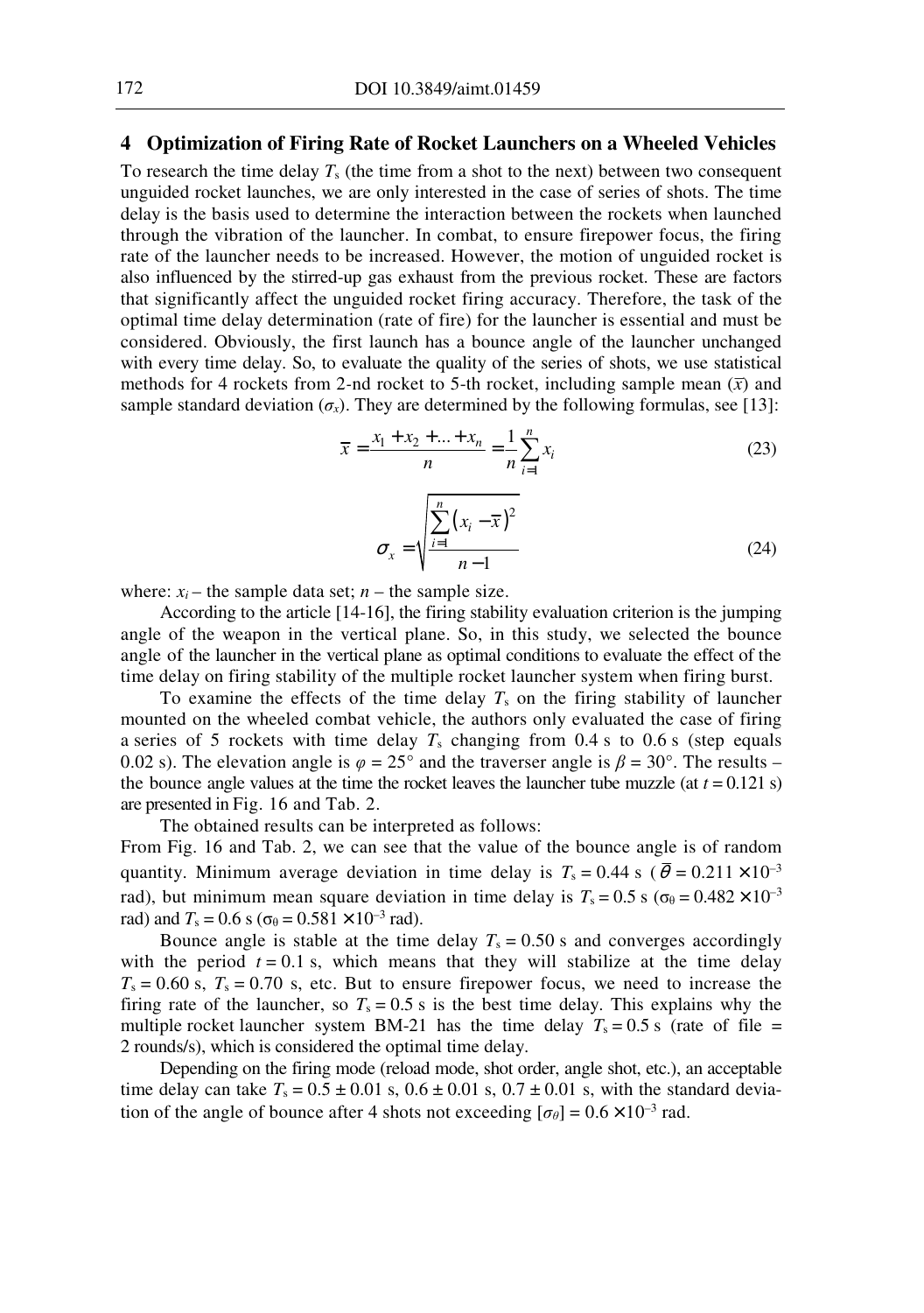

*Fig. 16 The bounce angle values*  $\theta$  *in the vertical plane corresponding to different time delays of the first 5 launches* 

| $T_{s}$<br>[s] | Shot 1<br>$(\theta_1)$ | Shot 2<br>$(\theta_2)$ | Shot 3<br>$(\theta_3)$ | Shot 4<br>$(\theta_4)$ | Shot 5<br>$(\theta_5)$ | $(\bar{\theta}_{(4)})$ | $(\sigma_{\theta(4)})$ |
|----------------|------------------------|------------------------|------------------------|------------------------|------------------------|------------------------|------------------------|
| 0.40           | 0.206                  | $-0.553$               | 1.943                  | 0.997                  | 0.582                  | 0.742                  | 1.034                  |
| 0.42           | 0.206                  | $-0.956$               | 1.367                  | 1.253                  | 0.519                  | 0.546                  | 1.069                  |
| 0.44           | 0.206                  | $-1.374$               | 0.616                  | 1.189                  | 0.414                  | 0.211                  | 1.107                  |
| 0.46           | 0.206                  | $-1.736$               | $-0.707$               | 0.637                  | 0.296                  | $-0.378$               | 1.071                  |
| 0.48           | 0.206                  | $-2.017$               | $-1.67$                | $-0.606$               | $-0.198$               | $-1.123$               | 0.861                  |
| 0.50           | 0.206                  | $-2.201$               | $-2.574$               | $-1.971$               | $-1.426$               | $-2.043$               | 0.482                  |
| 0.52           | 0.206                  | $-2.284$               | $-3.253$               | $-3.536$               | $-2.996$               | $-3.017$               | 0.536                  |
| 0.54           | 0.206                  | $-2.249$               | $-3.591$               | $-4.285$               | $-4.492$               | $-3.654$               | 1.013                  |
| 0.56           | 0.206                  | $-2.114$               | $-3.533$               | $-4.524$               | $-5.101$               | $-3.818$               | 1.308                  |
| 0.58           | 0.206                  | $-1.876$               | $-3.096$               | $-3.972$               | $-4.473$               | $-3.354$               | 1.138                  |
| 0.60           | 0.206                  | $-1.558$               | $-2.344$               | $-2.758$               | $-2.816$               | $-2.369$               | 0.581                  |

*Tab. 2 The bounce angle values*  $\theta \times 10^{-3}$  [rad] *of the first 5 launches* 

## **5 Conclusion**

The stability of the firing is one of the important problems when calculating and designing the weapons system, since it has a great influence on firing accuracy. The paper presents the method of determining some indications to evaluate the firing stability of multiple rocket launcher system mounted on the wheeled vehicle by modelling method based on Newton's law of motion and experimental methods. The model was built for multiple rocket launcher system BМ-21 (of Russia) with 8 degrees of freedom for single and multiple shots. The comparison of theoretical and experimental results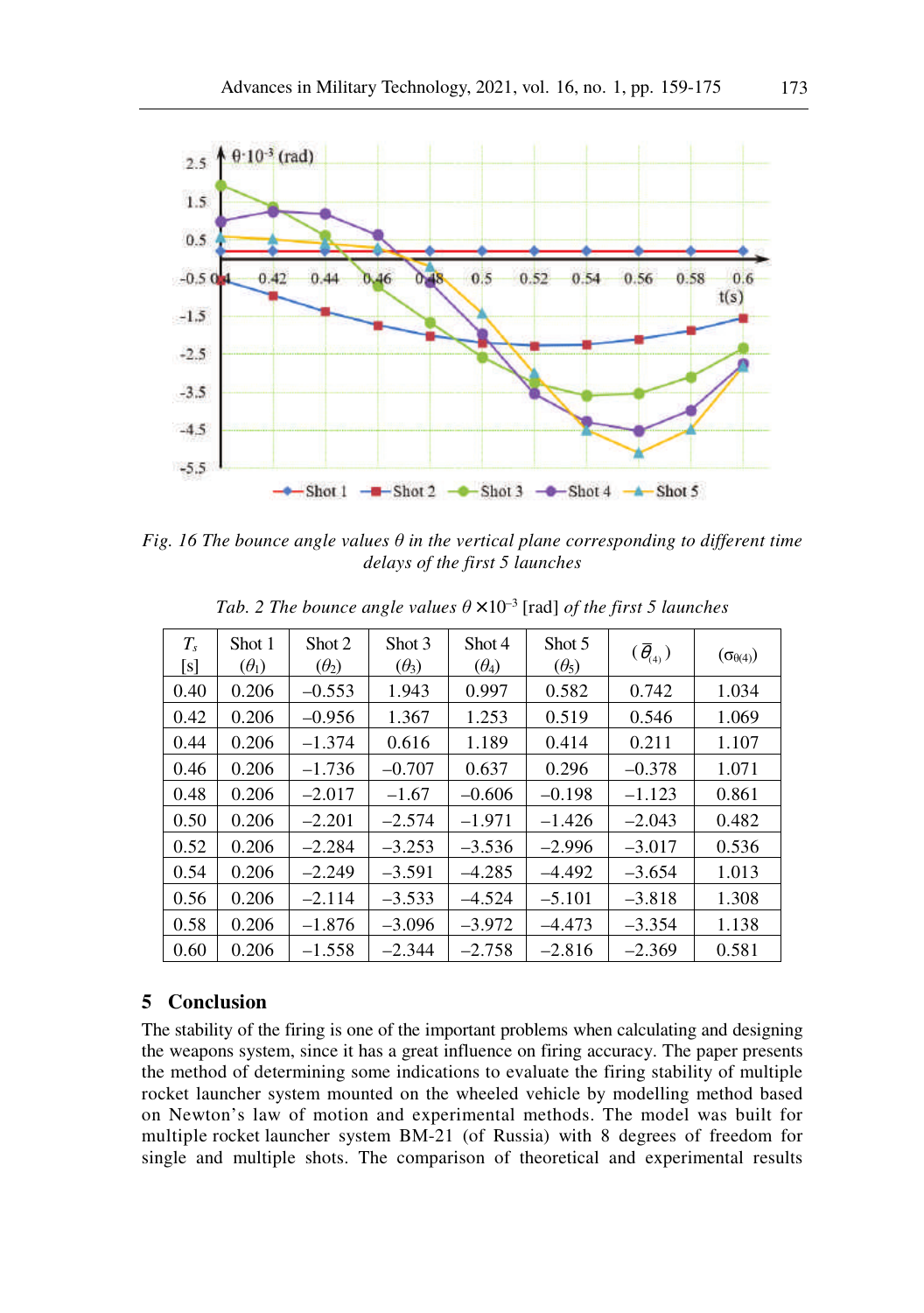shows a very good accuracy and reasonableness of the model. The dependence of the launcher oscillation on the rate of fire was investigated, which determined the optimal rate of fire for each launcher. This model is applicable to all guns, artillery as well as launchers mounted on the wheeled vehicle. These results may be utilised in the design process to help optimize the structure of combat vehicles – combine weapons.

## **Acknowledgment**

The work presented in this paper has been supported by the Weapon Technology Centre and Faculty of Weapons, Le Quy Don Technical University in Hanoi and by research project of the Ministry of Defence and by the Specific Research Support Project of the department weapon and ammunition K201, Faculty of Military Technology, University of Defence, Brno.

## **References**

- [1] DZIOPA, Z. and M. NYCKOWSKI. Modal Analysis of a Discrete System in the Form of a Rocket Launcher Installed on a Motor Vehicle. *Problems of Mechatronics Armament Aviation Safety Engineering*, 2016, **7**(3), pp. 47-58. DOI 10.5604/ 01.3001.0009.2981.
- [2] DZIOPA, Z., I. KRZYSZTOFIK and Z. KORUBA. An Analysis of the Dynamics of Launcher-Missile System on a Moveable Base*. Bulletin of the Polish Academy of Sciences Technical Sciences*, 2010, **58**(4), pp. 645-650. DOI 10.2478/v10175- 010-0068-5.
- [3] SHAPIRO, Ya.M., G.Yu. MAZING and N.E. PRUDNIK. *Solid Fuel Rocket Design Basics* (in Russian). Moscow: Military Publishing House, 1968.
- [4] RAYZBERG, B.A., B.T. EROKHIN and K.P. SAMSONOV. *Fundamentals of the Theory of Workflows in Solid Propellant Rocket Systems* (in Russian). Moscow: Mechanical Engineering, 1972.
- [5] WONG, J.Y. *Theory of Ground Vehicles*. 3rd ed. Ottawa: Wiley, 2001. ISBN 978-0- 471-35461-9.
- [6] PACEJKA, H. *Tire and Vehicle Dynamics*. 2nd ed. Oxford: Butterworth-Heinemann, 2005. ISBN 978-0-7506-6918-7.
- [7] UIL, R.T. *Tire Models for Steady-State Vehicle Handling Analysis* [Master's Thesis]. Eindhoven: Eindhoven University of Technology, 2007.
- [8] APAROW, V.R., K. HUDHA, M.M. HAMDAN and S. ABDULLAH. Study on Dynamic Performance of Armoured Vehicle in Lateral Direction due to Firing Impact. *Advances in Military Technology*, 2015, **10**(2), pp. 5-20. ISSN 2533-4123.
- [9] APAROW, V.R., F. AHMAD, K. HUDHA and H. JAMALUDDIN. Modelling and PID Control of Antilock Braking System with Wheel Slip Reduction to Improve Braking Performance. *International Journal of Vehicle Safety,* 2013, **6**(3), pp. 265- 296. DOI 10.1504/IJVS.2013.055025.
- [10] VO, V.B. *Survey of the Dynamic Problem of the BM 21 Multiple Rocket Launcher When Taking into Account Some Random Disturbances* (in Vietnamese) [Master's Thesis]. Hanoi: Military Technical Academy, 2016.